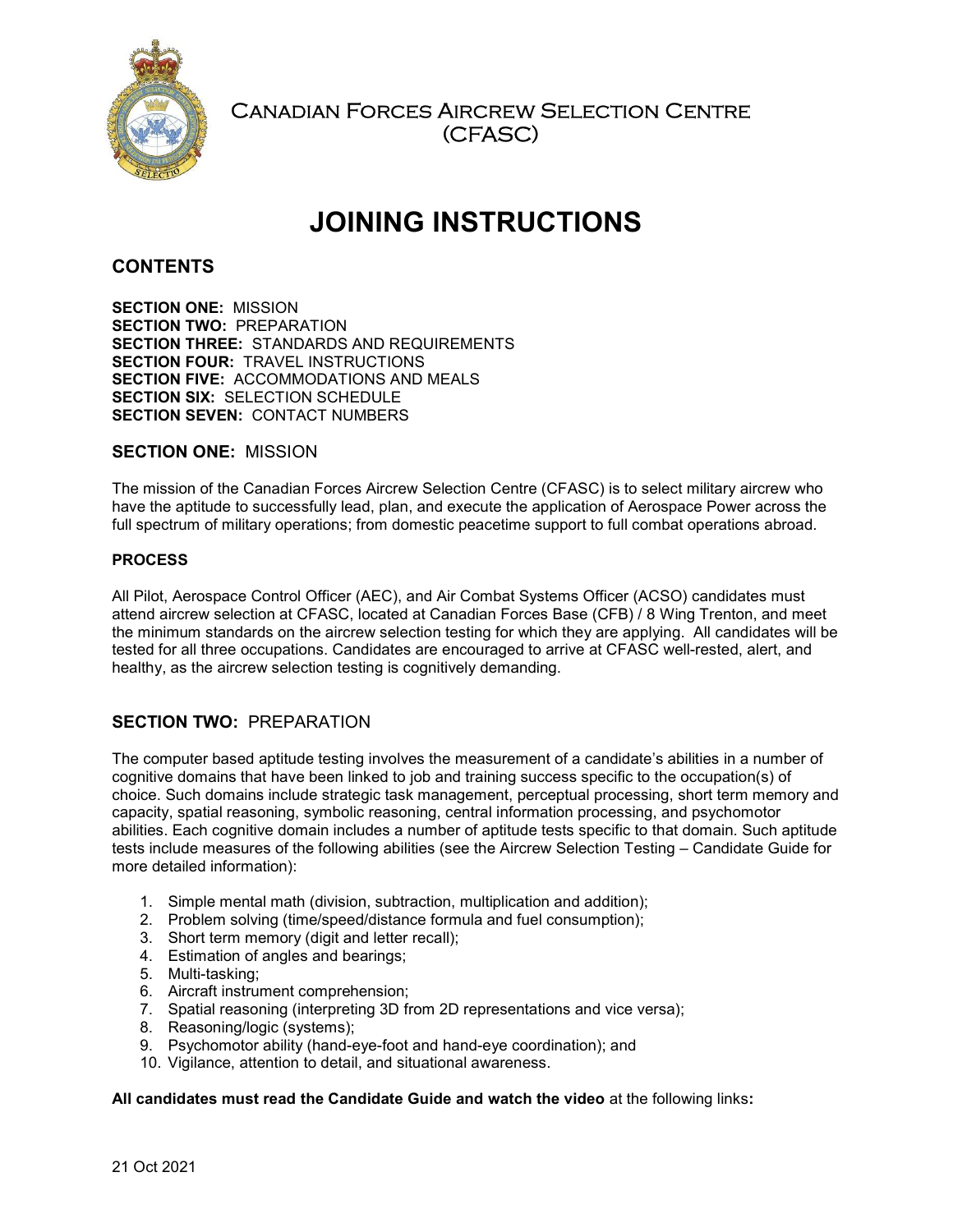- http://www.rcaf-arc.forces.gc.ca/en/cf-aircrew-selection-centre/index.page? (external)
- http://rcaf.mil.ca/en/8-wing/lodger-units/cfasc-main.page (DWAN)
- Video: https://forces.ca/assets/videos/air-crew-en.mp4

# SECTION THREE: STANDARDS AND REQUIREMENTS

#### WHILE AT CFASC

Candidates attending aircrew selection should treat this assessment process as an extension of the job interview. As such, all candidates, regardless of entry plan, will wear smart casual civilian clothing (no rips/holes). The following items of clothing are NOT permitted during working hours: gym clothes, shorts, t-shirts, flip-flops or sandals. Flat-soled footwear is highly recommended. CFASC is a scent free environment; cologne and perfume are NOT permitted.

## OFF-DUTY HOURS

There will be a minimal amount of free time for candidates while at CFASC; candidates are expected to maintain a professional manner both on and off the base.

# ADDITIONAL ITEMS

Candidates are also encouraged to bring toiletries in addition to their civilian clothing. Fitness gear is optional. It is recommended that candidates bring an extra upper layer of clothing (ex. long sleeve shirt, sweater, etc.), as the testing lab is temperature controlled and some may find it cool.

#### REQUIRED DOCUMENTS

As CFASC is located on a Canadian Forces (CF) base, all candidates MUST be in possession of a photo ID to access certain areas. As well, candidates MUST have access to a copy of these Joining Instructions (JIs) at all time. It is highly recommended that anyone accompanying the candidate or providing transportation to the candidate should have a photo ID and a copy of these JIs in order to be admitted onto DND property.

PLEASE BE ADVISED THAT AS OF 22 SEPTEMBER 2021, CERTAIN ESTABLISHMENTS WITHIN THE PROVINCE OF ONTARIO, INCLUDING THE YUKON GALLEY, WILL REQUIRE PROOF OF VACCINATION.

Upon arrival at accommodations, candidates must request a welcome package (blue folder) from the front desk staff. This folder contains:

- Welcome letter from the Commanding Officer
- Welcome letter and instructions from the Chief Clerk
- Personnel Emergency Notification
- Non-Disclosure Agreement
- 2 copies of COVID Assessment Questionnaire
- CFASC COVID Policy and Symptoms Procedure
- 2 disposable facemasks
- Map

The Personal Emergency Notification and Non-Disclosure Agreement must be completed and signed prior to your arrival at CFASC.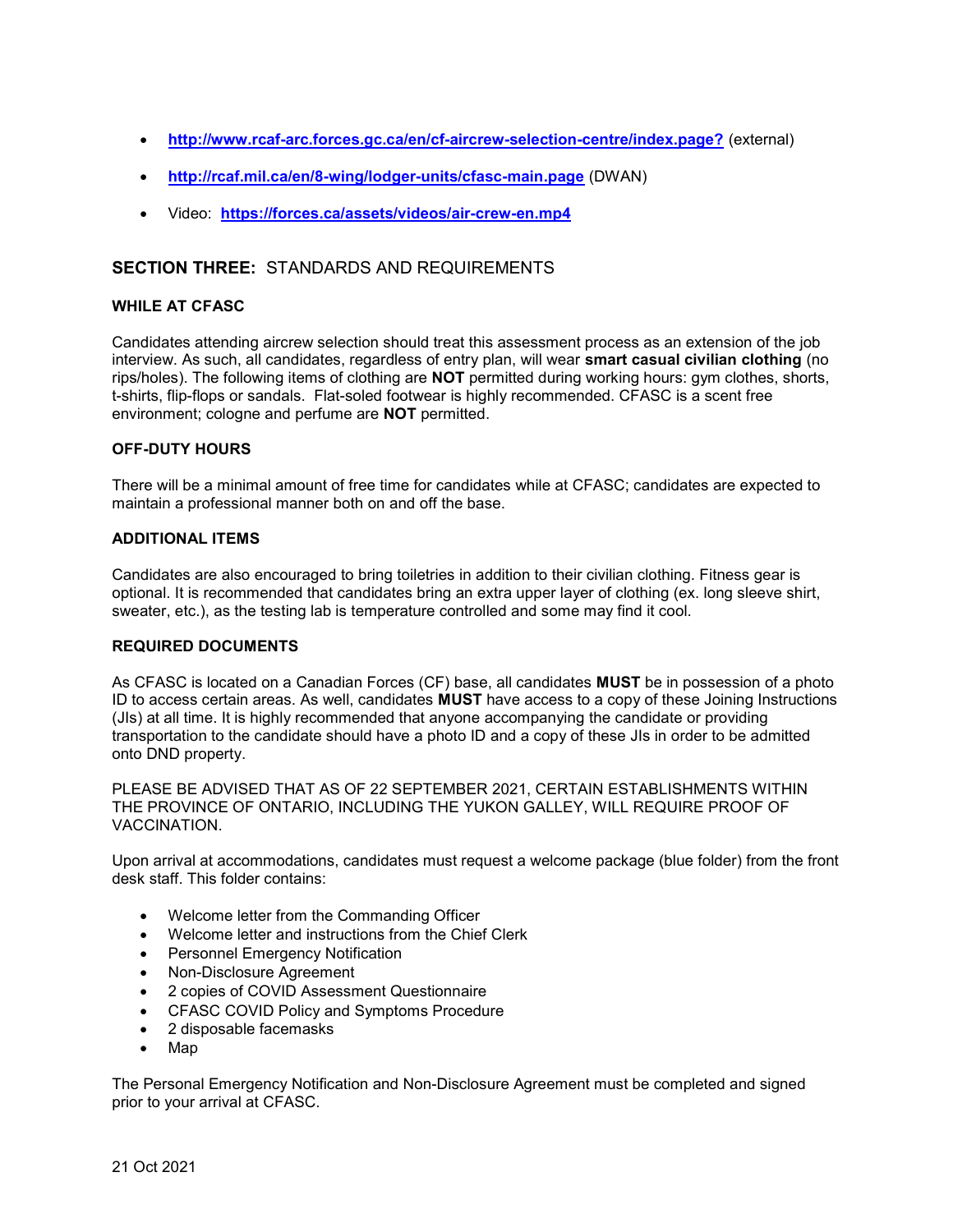The COVID Questionnaire will be filled out DAILY and submitted prior to entering the CFASC building.

Candidates will be provided with two (2) disposable non-medical face masks. Candidates will wear the issued face masks at designated times throughout the testing process. Candidates will abide by all 8 Wg Trenton's COVID guidelines.

If a candidate develops COVID-like symptoms or answers 'YES' to any of the questions on the COVID Questionnaire, the candidate is to follow the directions in the COVID Advisory and Symptoms Procedure.

All candidates must be issued a travel claim by their unit or recruiting centre. This is their authority for undertaking travel as aircrew candidates. It also makes it possible for the CFASC Clerk to amend their travel arrangements if required (this cannot be done if candidates do not bring a travel claim with them to Trenton).

# SECTION FOUR: TRAVEL INSTRUCTIONS

Using the financial coding provided on the course loading message, please book candidate according to one of the following categories:

## 1. FLIGHT

Flights to Toronto should be booked for the Sunday (Saturday for candidates travelling from BC) [A serial] or Tuesday (Monday for candidates travelling from BC) [B serial] preceding selection. Return flights shall be booked no earlier than 1800hrs Tuesday [A serial] or Thursday [B serial].

Candidates should reserve their own **one-way transportation (Toronto to Trenton**) on-line or by phone, prior to arriving at Toronto Airport.

Military transportation will be provided for those returning to Toronto Pearson International Airport. Candidates will not be permitted to board the bus without a non-medical face mask.

Toronto residents who wish to return to Toronto with military transportation must call CFASC ahead of time to make arrangements. Only 1 stop will be available: Pearson Airport

#### Web-Links – Toronto Pearson International Airport to CFB Trenton

Ontario Coachway: http://ontariocoachway.com/sharedairportservice.asp

Megabus: https://ca.megabus.com/

\*Candidates must read the COVID-19 policy of their selected civilian transportation provider and abide by this policy.\*

\*\*Please Note – Candidates who travel with Megabus need to be at minimum of 17 years old \*\*

#### 2. TRAIN / BUS

Candidates should purchase a round-trip train ticket to Belleville station or a round-trip bus ticket to Trenton. Return tickets shall be booked no earlier than 1400hrs on Tuesday [A serial] or Thursday [B serial]. Candidates will need to arrange a taxi for travel between Belleville or Trenton stations and the Yukon Lodge accommodations on base.

\*Candidates must read the COVID-19 policy of their selected civilian transportation provider and abide by this policy.\*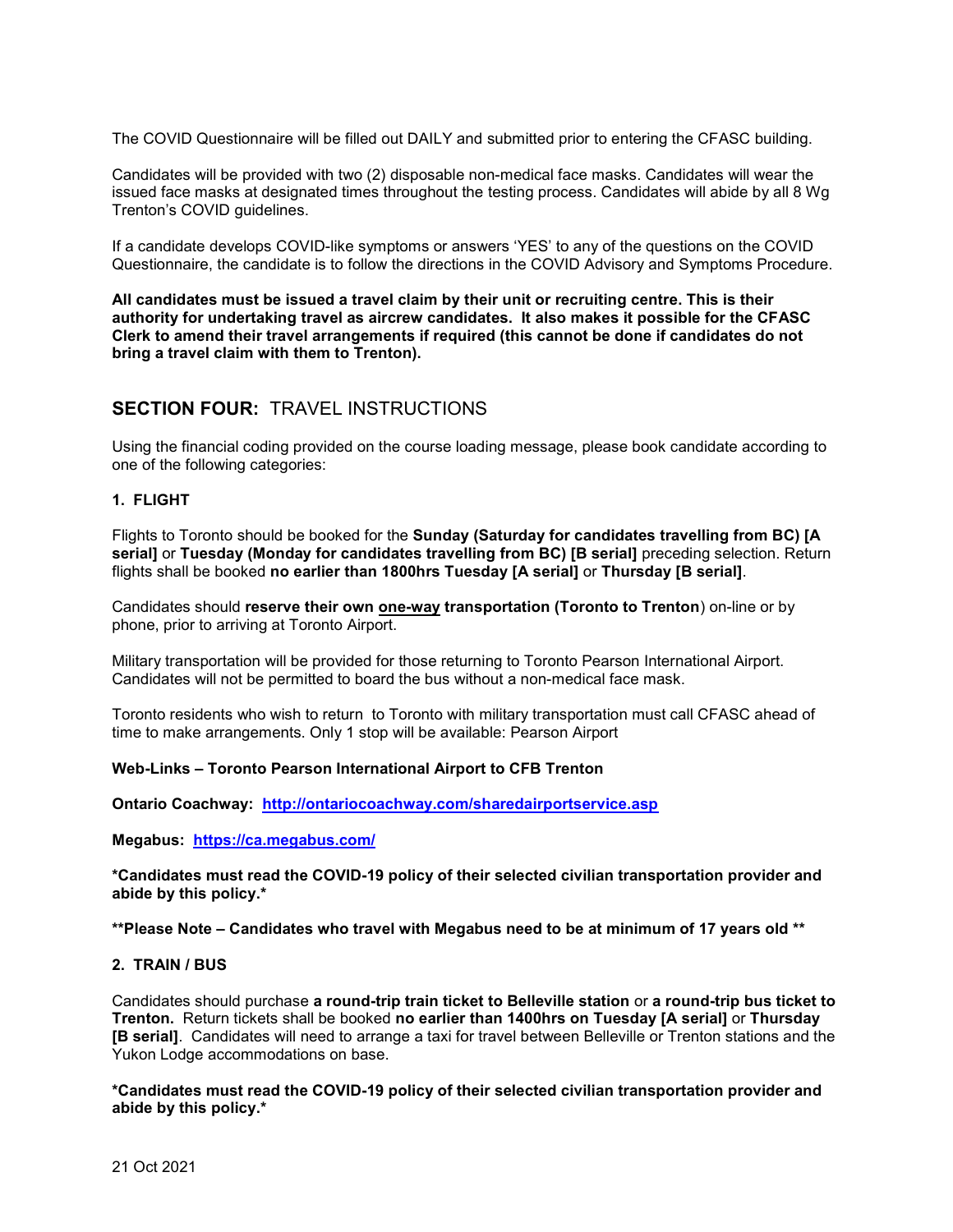## 3. PRIVATE MOTOR VEHICLE (PMV)

Candidates will be free to leave after completion of CFASC screening and debrief. Candidates must have a photo ID and access to these JIs to enter DND property.

## 4. RENTAL VEHICLE

Rental vehicles are not authorized.

# SECTION FIVE: ACCOMODATIONS AND MEALS

Candidate accommodations and meals are arranged and paid for by CFASC while at CFB Trenton.

#### ACCOMODATIONS

All aircrew selection candidates are to pick up a welcome package at the Yukon Lodge reception desk (open 24 hours), located at 65 Yukon Street, CFB Trenton (see enclosed map of 8 Wing Trenton). All aircrew selection candidates, regardless of rank, will be provided similar accommodations at the Yukon Lodge. Although Wi-Fi access is not available in the building, wired internet access is available in the rooms; candidates are advised to bring their own network cables with their laptops.

## MEALS

Candidates will eat all of their meals at the Yukon Galley, which is located directly beside the Yukon Lodge (see enclosed map of 8 Wing Trenton).

CANDIDATES MUST PRESENT PROOF OF COVID VACCINATION AT ALL MEALS AND ABIDE BY ALL COVID-19 PROTOCOLS AND DIRECTIONS WHILE DINING. CANDIDATES WITHOUT PROOF OF VACCINATION WILL BE PROVIDED WITH TAKE-AWAY MEALS.

## SECTION SIX: SELECTION SCHEDULE

DAY 1

#### Morning – Testing

The selection process begins on DAY 1 at 0720hrs at CFASC, 32 Buffalo Ave, 8 Wing Trenton. Candidates will be required to put on their non-medical masks and sanitize their hands as they enter the establishment. Candidates will receive instruction on both COVID-19 mitigation measures and CFASC testing procedures.

The aircrew selection testing generally takes approximately 8 hours to complete, and includes testing for the Pilot, AEC, and ACSO occupations. The first 4 hours are completed on the morning of DAY 1.

#### Afternoon – Realistic Job Preview (RJP)

To gain exposure to the Air Operations occupations of the Royal Canadian Air Force (RCAF), RJPs of the Pilot, ACSO and AEC occupations are presented to all candidates. The briefing will commence at 1315hrs. The day normally concludes at approximately 1500hrs.

#### Candidates are highly encouraged to prepare their own questions for the question and answer period of the RJP.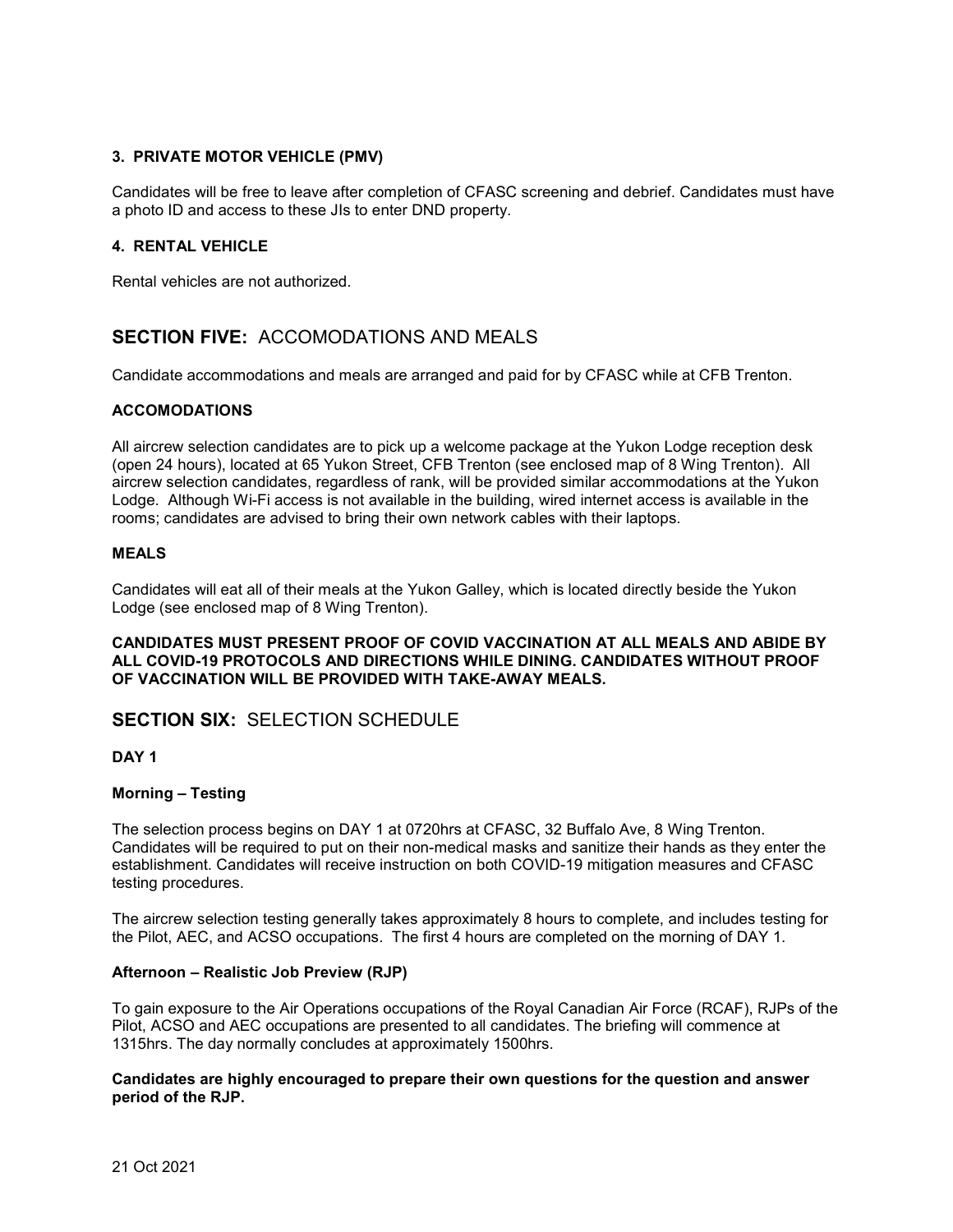## DAY<sub>2</sub>

## Morning – Testing

The selection process begins on DAY 2 at 0700hrs at CFASC.The second half of the aircrew selection testing takes approximately 4 hours to complete. Candidates must have a completed and signed COVID questionnaire to submit prior to entering the CFASC building. Upon completion of the testing, candidates will be counseled on their test performance.

## Morning – Anthropometrics

Successful pilot candidates will undergo anthropometric (body) measurements at CFASC to determine suitability for RCAF aircraft cockpits.

#### Afternoon – Departure

Departure timings depend on the candidate's individual travel arrangements.

# SECTION SEVEN: CONTACT NUMBERS

CFASC Orderly Room: 613-392-2811 ext 7401 [Monday-Friday / 0800-1500hrs]

\*Emergency\* –Duty Phone: 343-645-6950 [After-hours]